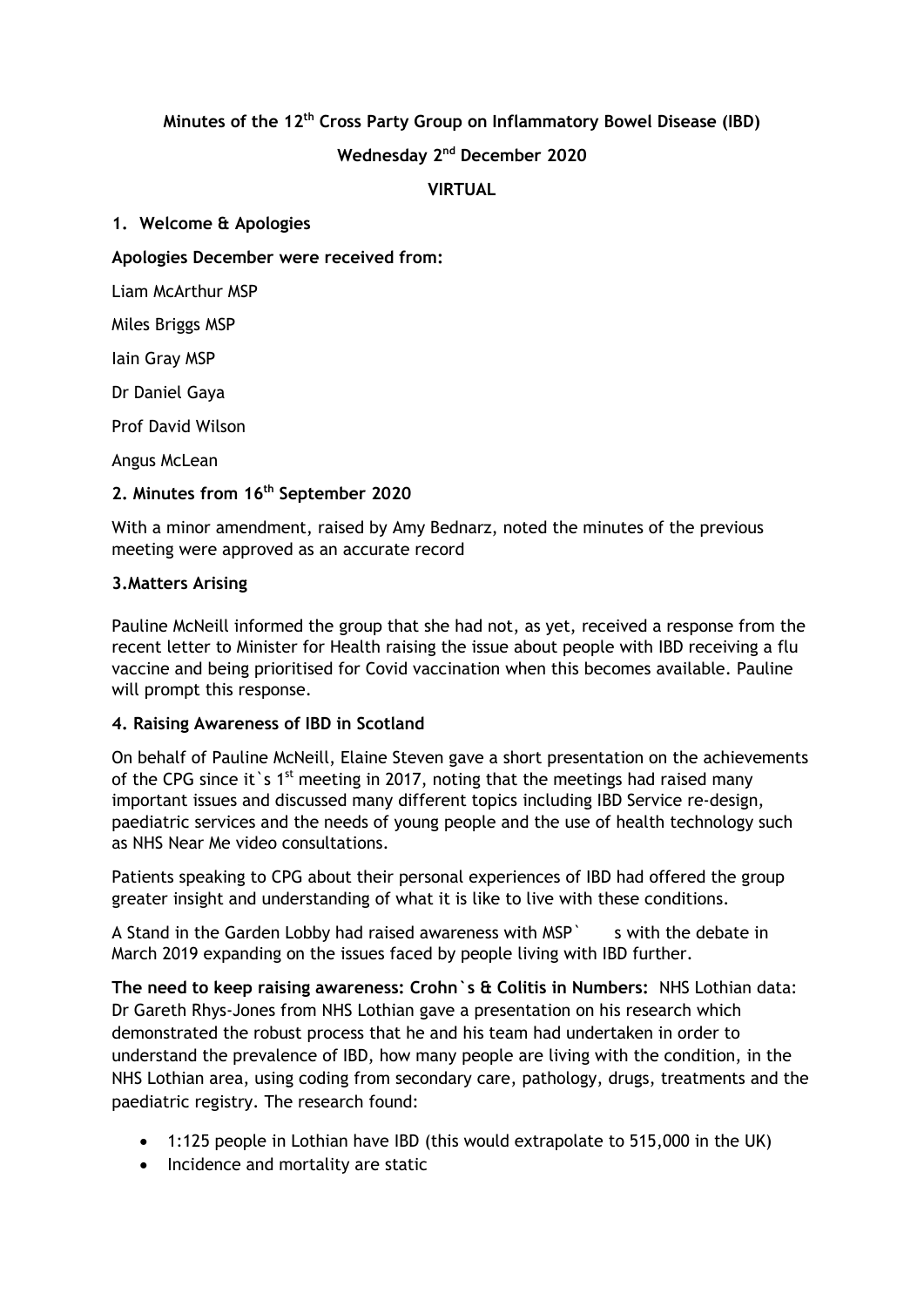- Prevalence will rise 4.3% per year
- The majority of the IBD population by 2028 will be under 50 years of age.

**SAIL Data:** Wayne Lewis Policy Lead for Wales Crohn`s & Colitis UK

**Wayne explained that with the development of the multi-**stakeholder group IBD Wales, it's subsequent engagement with the Welsh Government and a meeting with all Health Boards it was apparent that current data was inaccurate and that, therefore, further research was needed in order for service planning to use accurate figures.

**The Charity commissioned The Swansea Anonymised Information Linkage** data bank, an internationally acclaimed organisation, to conduct the research using GP Read Codes.

### **The resulting research showed:**

- **1:117 people in Wales are living with IBD**
- **This was twice the previous estimate that was being used for service planning**

**Both speakers were thanked and praised for their presentations and discussion ensued highlighting the power of good quality data and its importance in service planning and to support the re-design of services for the future.**

**5.Crohn`s & Colitis UK Awareness Week 2020 :** Sarah Sleet, Chief Executive Crohn`s & Colitis UK gave an overview of this years` Awareness Week highlighting the need to raise awareness of what it is like to live with these conditions to the wider community.

Events every day of Awareness Week will be asking people to talk to people they might not have spoken to before and get the message out. Ask people to use the IN MY Shoes APP, an experiential 24 hours that give an insight into what it is like to live day by day with Crohn`s or Colitis. We are also asking people to write to Councils and Local Authorities asking them to display The Not Every Disability is Visible (NEDIV) sign on accessible toilet doors.

In support of the week, Pauline McNeill MSP had asked MSP`s to use the APP and made a video for Purple Friday for promotion on Social Media

# **6. Update from Scottish Parliament Standards, Procedures & Public Appointments Committee re Cross Party Groups 2021:**

Elaine Steven informed the group that with the forthcoming elections on May  $6<sup>th</sup>$  2021 and the dissolution of Parliament prior to the election, all CPG`s would be cease to exist and would be required to re-register after May  $6<sup>th</sup>$ . Any dates for meetings in 2021 previously circulated would, therefore, not necessarily apply.

# **7. Any other business**

There was no other business

Pauline thanked everyone for their attendance and closed the meeting.